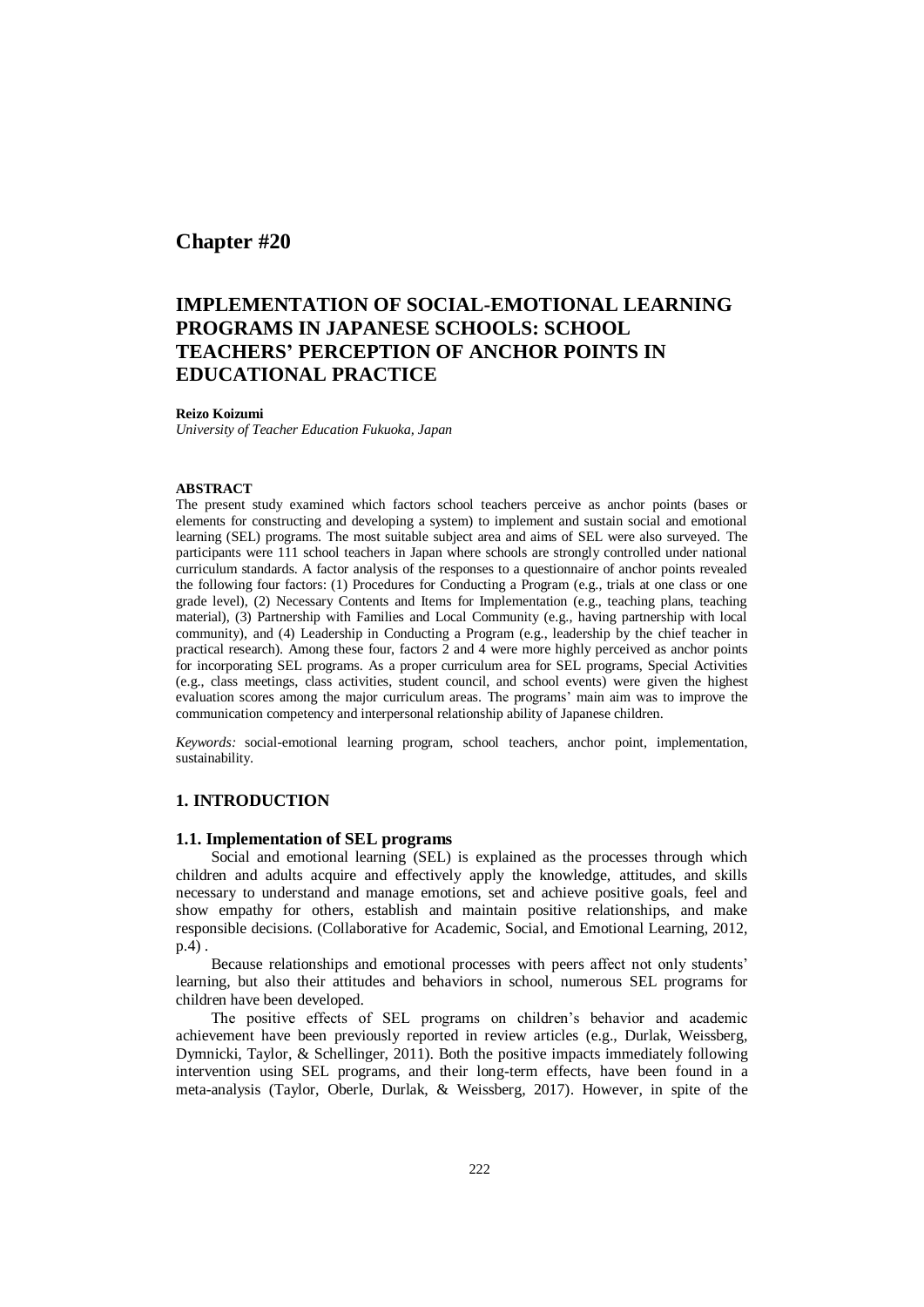evidence-based analyses of the effects of SEL programs, implementing them efficiently and sustaining them in regular school settings has proved to be a difficult issue (Askell-Williams, Dix, Lawson, & Slee, 2013). From the ecological perspective, both SEL programs and school environments need to be considered, because SEL lessons will not produce satisfactory effects without the creation of meaningful real-life opportunities to use the skills obtained (Weissberg, Caplan, & Harwood, 1991). This study looked at the issue from the perspective of teachers as well, by examining how they currently work in the Japanese school system, and determining what facilitators are required to enable their implementation in ordinary Japanese schools.

Roughly speaking, there are two types of SEL programming in terms of program structure. The first is "firmly structured SEL programming" in which the program structure is solid and robust. The sessions in a program are fixed in number and order as well as in contents. The second type is "segment-based SEL programming". In this form of programming only the contents of program sessions are provided, and each school must constitute its own SEL curriculum with those program segments. The number of sessions and their order differ from one school to another, and the framework depends on each school's policy and purpose. Most evidence-based SEL programs are categorized as including "firmly structured SEL programming". If they are implemented according to procedure we can expect positive effects, because their program structures are solid and there is little space for adjusting them for on-demand requests. In these circumstances implementers require fidelity for successful implementation (Domitrovich et al., 2011). On the other hand, "segment-based SEL programming" prevails in Japan, because of the characteristics of the Japanese school system.

#### **1.2. Japanese school system and SEL programs**

National curriculum standards have been firmly established in Japan. They are found in the Education Ministry's Curriculum Guideline (Ministry of Education, Culture, Sports, Science and Technology (MEXT), 2008), and their aim is to provide fundamental standards for kindergarten to high school education all over Japan. They include educational objectives, goals, curriculum structures, number of educational weeks, and course subjects, and have been revised approximately every 10 years since the 1950s. The greatest advantage of the curriculum guidelines is that children can get standardized education anywhere in Japan (DeCoker & Bjork, 2013), but one of the demerits is that schools have little freedom to take in new curriculums or learning areas into the present curricula structure.

In fact, SEL is not included in the national curriculum standards, it is only suggested in the Student Guidance Outline (MEXT, 2010). Some learning methods in SEL, such as social skills training, and some categories of SEL, such as peer support activities, are suggested as useful "techniques" in school counseling. SEL is not regarded as an area for students' learning. Therefore, Japan may be one of the countries in a preliminary stage in terms of SEL. In fact, SEL programs for "firmly structured programming," comprised of structured sequential sessions of definite numbers are not prevalent at all in Japanese schools. Most SEL programs are offered in the form of segment-based SEL programming in Japan, and a few motivated schools create their own SEL curricula with those program segments.

Furthermore, those curricula cannot be regarded as independent learning areas, and have to be emerged into the present curriculum structure so that they meet the criteria in the MEXT Curriculum Guidelines. Possible areas for the SEL curriculum are Special Activities (e. g., classroom meetings, class activities, student council, and school events), Moral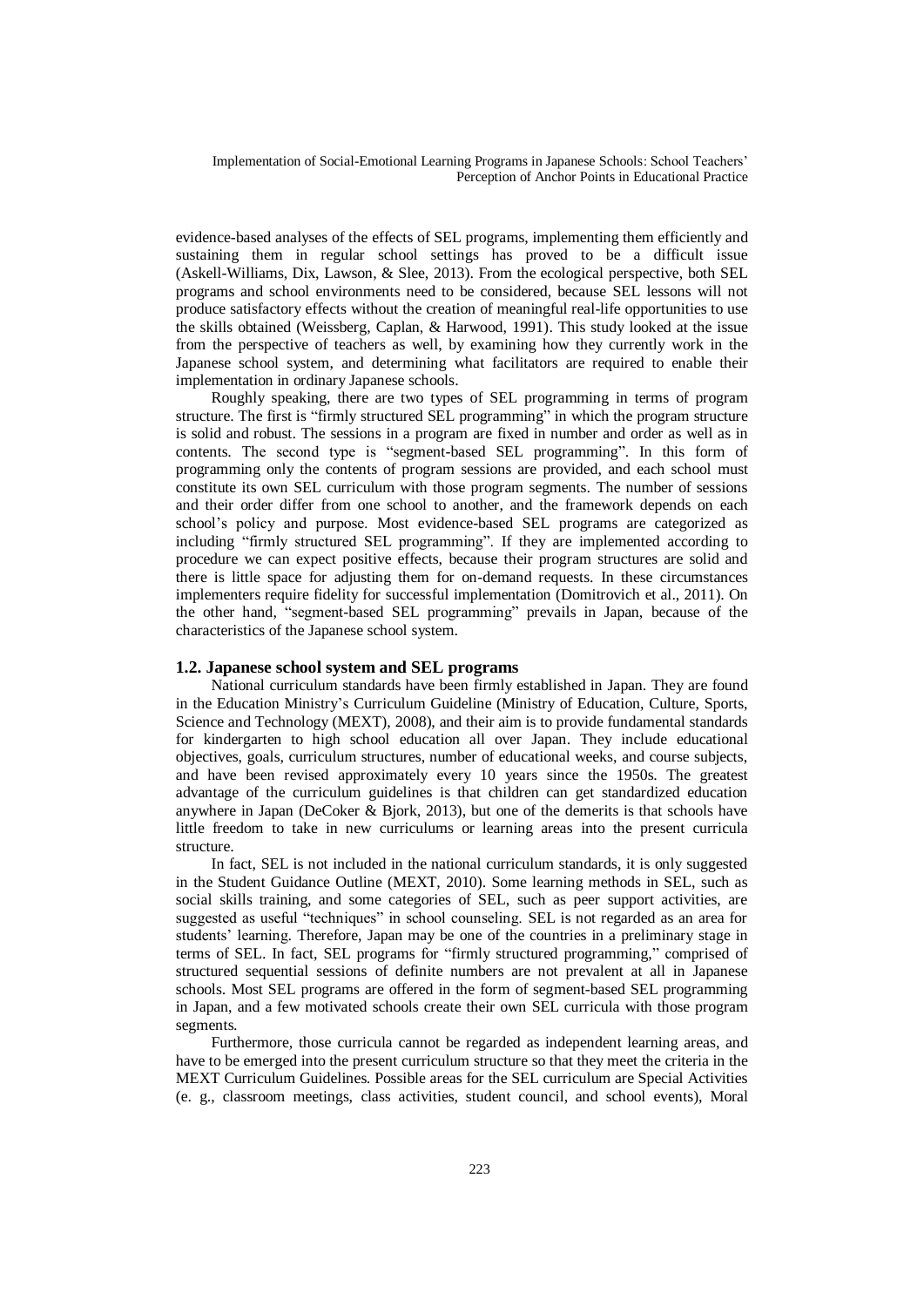Education, Integrated Study Class (learning through project method), and extra curriculum time (morning meetings and end-of-the-day meetings). In the "emerging" process, each school is required to meet the Curriculum Guidelines, because the whole curriculum structure, the contents of all school subjects, and even the total number of classes for each school subject in a whole school year are specified precisely.

Besides selecting the area for the SEL curriculum, the aim of SEL programing is also to cover crucial issues such as the variety of independent valuables that include social and emotional skills, attitudes, behavior, and academic performance through review articles (Durlak et al., 2011). This means SEL programing allows for a wide range of outcomes, and schools and teachers have to set their clear aims when conducting SEL programs.

One example of "segment-based SEL programming" in a Japanese school is reported in Kagawa & Koizumi (2015). The selected program was the Social and Emotional Learning of Eight Abilities at School program (SEL-8S: Koizumi, 2011) that provided 54 sessions (teaching plans and materials) for elementary schools (1st through 6th grades), and 36 sessions for junior high schools (7th through 9th grades), according to students' development levels. One public elementary school constituted its own SEL curriculum within those sessions and emerged it into the Special Activities in Education Curriculum Guidelines from MEXT. They aimed to promote children's interpersonal abilities and academic performance with this learning program. The first year implementation of the curriculum resulted in a significant increase in children's social and emotional competencies and basic academic performance (Japanese language Kanji and arithmetic) in most grades, compared with the results from an elementary school control group.

#### **1.3. The anchor point planting approach**

In evaluating the Japanese school system the author focused on Anchor Point Planting Approach for SEL program implementation. An anchor point is originally defined from the ecological and developmental perspective as an element of the person-in-environment system that facilitates transaction between the person and the environment (Koizumi, 2000). From a system-construction viewpoint an anchor point means a base or an element for constructing and developing a system. If a proper anchor point is introduced and placed in a given system, it is expected to facilitate the construction of the system based on internal resources and those around it. The Anchor Point Planting Approach is a method to find and settle effective anchor points in a system to promote the construction of the system in the desired direction (Koizumi, 2000).

In SEL program implementation in a school-wide setting, for example, 10 anchor points are proposed: the introduction procedure (a top-down style or a bottom-up style), school principal's leadership, the SEL coordinator (teacher), selecting a proper SEL program (segments/ sessions), a trial in one class or one grade level, SEL curriculum construction, the committee of teachers in charge of SEL, training workshops, classroom and school environment (e.g., posters, slogans), and coordination with parents (Koizumi, 2016). If these anchor points are introduced and planted properly, SEL programming is expected to be successfully incorporated into standard educational practice.

In particular, "segment-based SEL programming" requires each school to customize program sessions or contents into its own SEL curriculum through its own efforts. From the ecological view point both SEL programs and school environments need to be considered (Weissberg et al., 1991), the school teacher's role is more influential in this programing than in "firmly structured SEL programming." However, the perception by teachers of anchor points for the implementation of SEL programs has not yet been examined.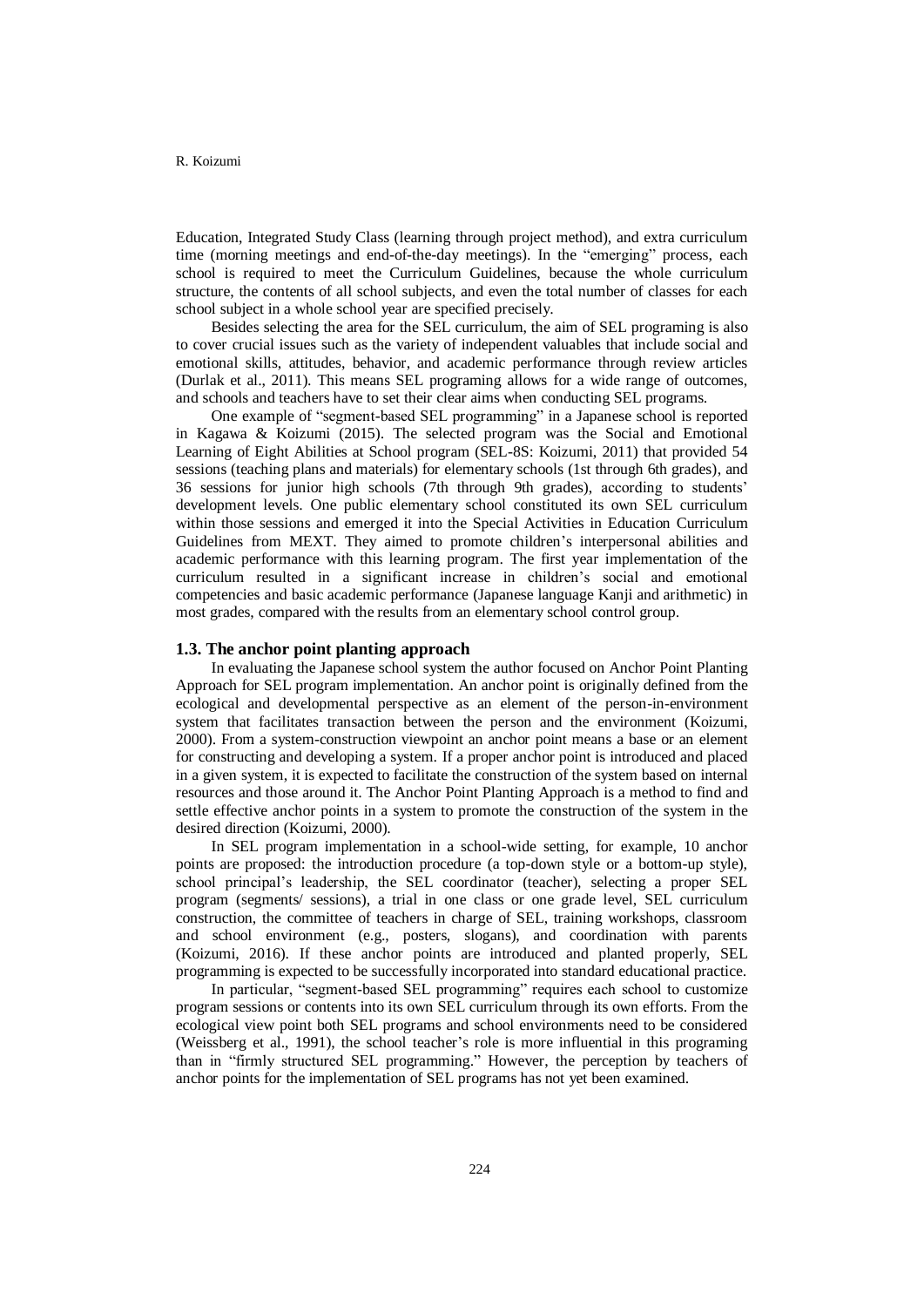#### **1.4. Objectives**

The aim of this study was to examine Japanese school teachers' perception of anchor points for implementing and sustaining SEL programs in Japanese schools, their evaluation of curriculum areas for these programs, and their understanding of the program's aims. It was hoped that the results obtained will contribute to the success of SEL program implementation in Japanese schools.

### **2. METHODS**

#### **2.1. Participants and procedure**

Participants were recruited at some seminars on teaching license renewal during a summer vacation period. A total of 111 (38 males and 73 females) of the 143 attendees responded to the study questionnaire voluntarily in several of their recess periods. This group was made up of 64 elementary school teachers, 33 junior high school teachers, 10 high school teachers, and 4 special school teachers. For elementary school to junior high school teachers  $(N=97; 30 \text{ males and } 67 \text{ females})$ , the average years of teaching experience was 14.9: Thirty seven of these teachers had less than 10 years teaching experience, 31 had 11 to 20 years, and 29 had more than 21 years. No principals or vice principals were included. All the participants knew or had observed more than one SEL program being conducted in schools, however their actual experience of implementing an SEL program had not been surveyed.

At the beginning of the first recess period in each seminar it was explained that participation was voluntary and they were not required to write down their names. It was also noted that responses had nothing to do with the evaluation of their seminar credits.

#### **2.2. Material**

The questionnaire was composed of three parts: Perception of Anchor Points, Curriculum Areas for SEL Programs, and the Aims of SEL Programs. Perception of Anchor Points was measured with 19 candidates as anchor points. These anchor points were based on Koizumi's (2016) explanation of the Anchor Point Planting Approach for SEL program implementation. The question was as follows: how much do you think these items are needed to implement social and emotional learning programs in a school-wide setting? Participants rated each item on an 11-point scale (ranging from  $0 =$  does not need at all to  $10 =$  need very much).

The Curriculum Areas for SEL Programs part was evaluated in five areas: Special Activities (class meetings, class activities, student council, and school events), Moral Education, Integrated Study Class (learning by a kind of project method), a Specifically Settled Subject, and Extra Curriculum Time (morning meetings and end-of-the-day meetings). The question was as follows: which curriculum areas do you think are appropriate for social and emotional learning in the school curriculum? Participants rated each item on an 11-point scale (ranging from  $0 =$  not proper at all to  $10 =$  very proper).

The Aims of SEL Programs part was composed of 5 items: Improving Academic Achievement, Human Rights Education, Career Education, Improving Communication Competence, and Interpersonal Abilities. The question was as follows: what do you think are the appropriate aims for SEL? Participants rated each item on an 11-point scale (ranging from  $0 =$  not proper at all to  $10 =$  very proper).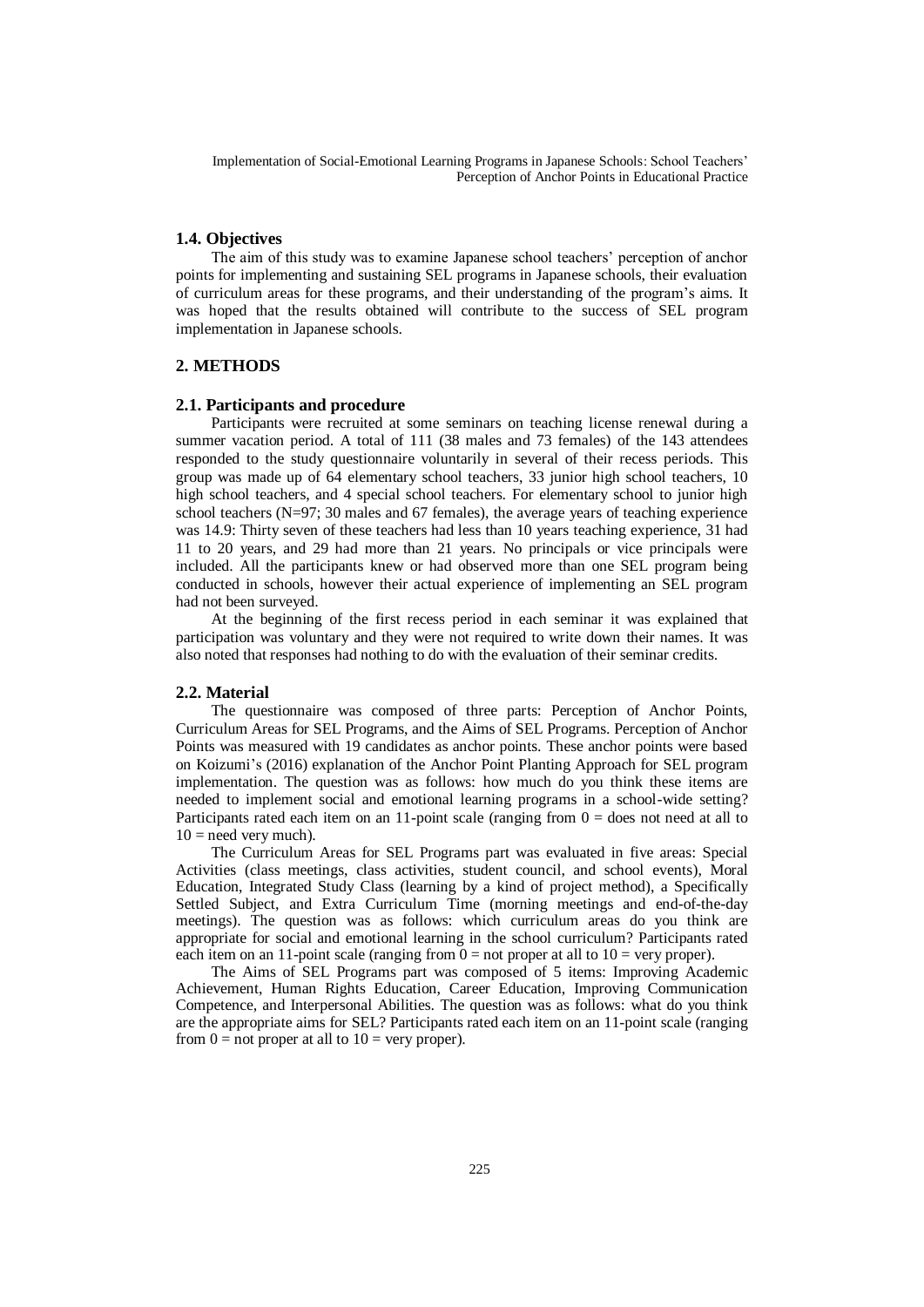## **3. RESULTS**

## **3.1. Factor analysis of the perception of anchor points**

The responses to the Perception of Anchor Points questions were analyzed via a factor analysis (maximum likelihood estimation, followed by promax rotation). A four-factor resolution was adopted based on Cattell's scree test (eigenvalues: 4.39, 1.87, 1.34, 1.24, 0.80, 0.64 in this order). The results of the confirmatory factor analysis (Table 1) showed satisfactory adoptive indexes ( $\chi^2$ =36.04, *df*=32, CFI=.986, RMSEA= 0.044, AIC=130.83). The four factors were named: (1) Procedures for Conducting a Program (e.g., trials at one class or one grade level); (2) Necessary Contents and Items for Implementation (e.g., teaching plans, teaching material); (3) Partnerships with Families and Local Community (e.g., having a partnership with a local community); and (4) Leadership in Conducting a SEL Program (e.g., leadership of a teacher in charge of practical research in the school), respectively.

Cronbach's alpha tests of the four subscales produced the values of .74, .73, .78 and .77, respectively. The four subscale scores were calculated by averaging the responses to each item.

| Table 1.                      |  |
|-------------------------------|--|
| Results of a factor analysis. |  |

| Factor and item                                                       |         | F <sub>2</sub> | F3      |         | F4 Communarity |
|-----------------------------------------------------------------------|---------|----------------|---------|---------|----------------|
| F1. Procedures for Conducting a Program                               |         |                |         |         |                |
| Trials at one class or one grade level                                |         | $-.169$        | $-.034$ | .022    | .530           |
| Section in charge of SEL in a school                                  |         | .059           | .037    | $-.196$ | .611           |
| Being selected as a pioneer model school                              |         | .058           | $-.019$ | $-.060$ | .327           |
| Middle-aged leaders playing a role model for implementation           |         | .166           | $-.031$ | .196    | .475           |
| F2. Necessary Contents and Items for Implementation                   |         |                |         |         |                |
| Teaching plans and teaching material                                  | $-.069$ | .769           | $-.046$ | $-.028$ | .504           |
| Selecting a proper and teacher-friendly SEL program                   |         | .686           | .087    | .004    | .490           |
| Scheduled training workshops for teachers                             |         | .593           | $-.051$ | .054    | .536           |
| F3. Partnership with Parents and Local Community                      |         |                |         |         |                |
| Partnership with local community                                      | .110    | $-.217$        | .923    | .080    | .850           |
| Partnership with parents                                              | $-.158$ | .213           | .868    | $-.092$ | .777           |
| Model schools in the near areas                                       | .233    | .166           | .332    | .105    | .404           |
| F4. Leadership in Conducting a Program                                |         |                |         |         |                |
| Leadership of the chief teacher in practical research section         | $-.009$ | .032           | $-.108$ | .933    | .858           |
| Leadership of the chief teacher in curriculum management              | $-.111$ | .012           | $-.015$ | .655    | .396           |
| Leadership of the chief teacher in each grade                         | .010    | $-.048$        | .179    | .636    | .460           |
| Others                                                                |         |                |         |         |                |
| Decision maiking and lead of education boards                         |         |                |         |         |                |
| Leadership of the principal                                           |         |                |         |         |                |
| Leadership of the vice principal                                      |         |                |         |         |                |
| One or two teachers who can start SEL in the school                   |         |                |         |         |                |
| Teachers with experience of instructing SEL programs in other schools |         |                |         |         |                |
| Constructing and emerging SEL programs into the present curriculum    |         |                |         |         |                |
| Factor contributuion                                                  | 3.062   | 2.767          | 2.573   | 2.306   |                |
| Correlations between factors                                          |         | .538           | .470    | .327    |                |
|                                                                       |         |                | .396    | .378    |                |
|                                                                       |         |                |         | .199    |                |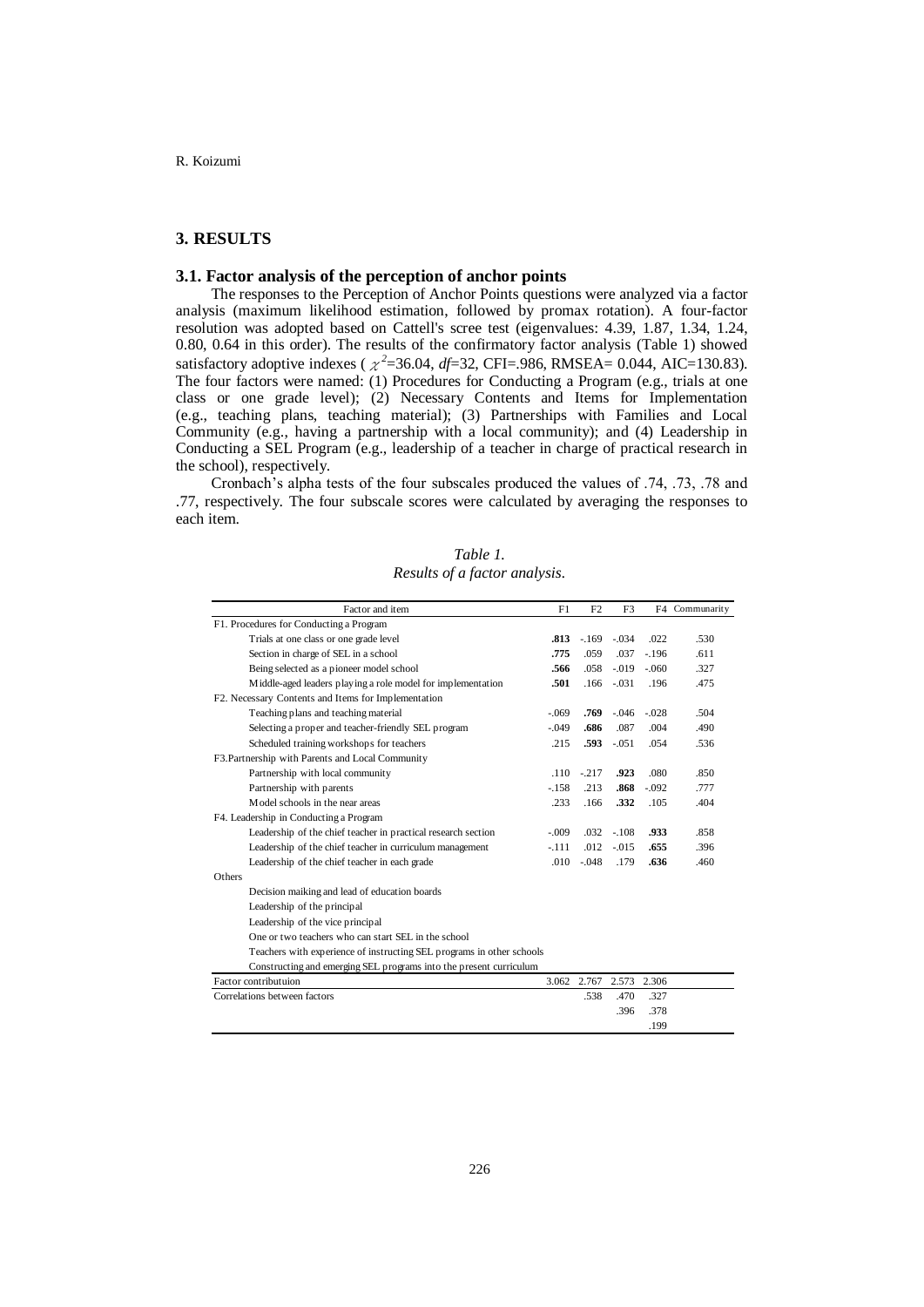#### **3.2. ANOVAs of perception and estimation**

A three (Experience: teaching experience period) x four (Factor) factorial analysis of variance was computed from the Perception of Anchor Points data to examine what kind of factors school teachers perceive as effective anchor points, and how these are different among groups with different experience periods. Figure 1 shows the mean subscale scores by Experience group and Factor. The Factor main effect was significant  $(F(3, 312) = 46.83$ , *p*< .01,  $\eta_p^2$ =.311). A multiple comparison with Bonferroni correction (*p*< .05) showed that the scores of Necessary Contents and Items for Implementation and those of Leadership in Conducting a Program were higher than those of the other two factors. The other main effect and its interactions were not significant.

A two (School) x five (Area) factorial analysis of variance was computed using the Curriculum Areas for SEL Programs data. This was done to examine which areas school teachers estimate as appropriate area(s) in implementing a SEL program, and how this is different between elementary school teachers and junior high school teachers. High school teachers and special education school teachers were not included because the number of participants in these groups was not large enough for this analysis. Figure 2 shows the mean subscale scores by School and Area. The Area main effect was significant  $(F(4, 364) = 16.21, p < .01, \eta_p^2 = .151)$ , and the School x Area interaction was marginally significant ( $F(4, 364) = 2.04$ ,  $p < .10$ ,  $\eta_p^2 = .022$ ). Analyses of the simple main effects and the multiple comparison with Bonferroni correction  $(p< .05)$  showed that Special Activities scores had a tendency to be higher than the other four areas among elementary school teachers, but that these scores were only marginally higher than specifically settled subjects and extra curriculum time (morning meetings and end-of-the-day meetings) for junior high school teachers.



*Figure 1. Perceived Anchor Points.*

Procedures: Procedures for Conducting a Program Contents: Necessary Contents and Items for Implementation Partnership: Partnership with Families and Local Community Leadership: Leadership in Conducting a Program Less: Teaching experience less than 10 years Middle: Teaching experience from 11 to 20 years Experienced : Teaching experience more than 20 years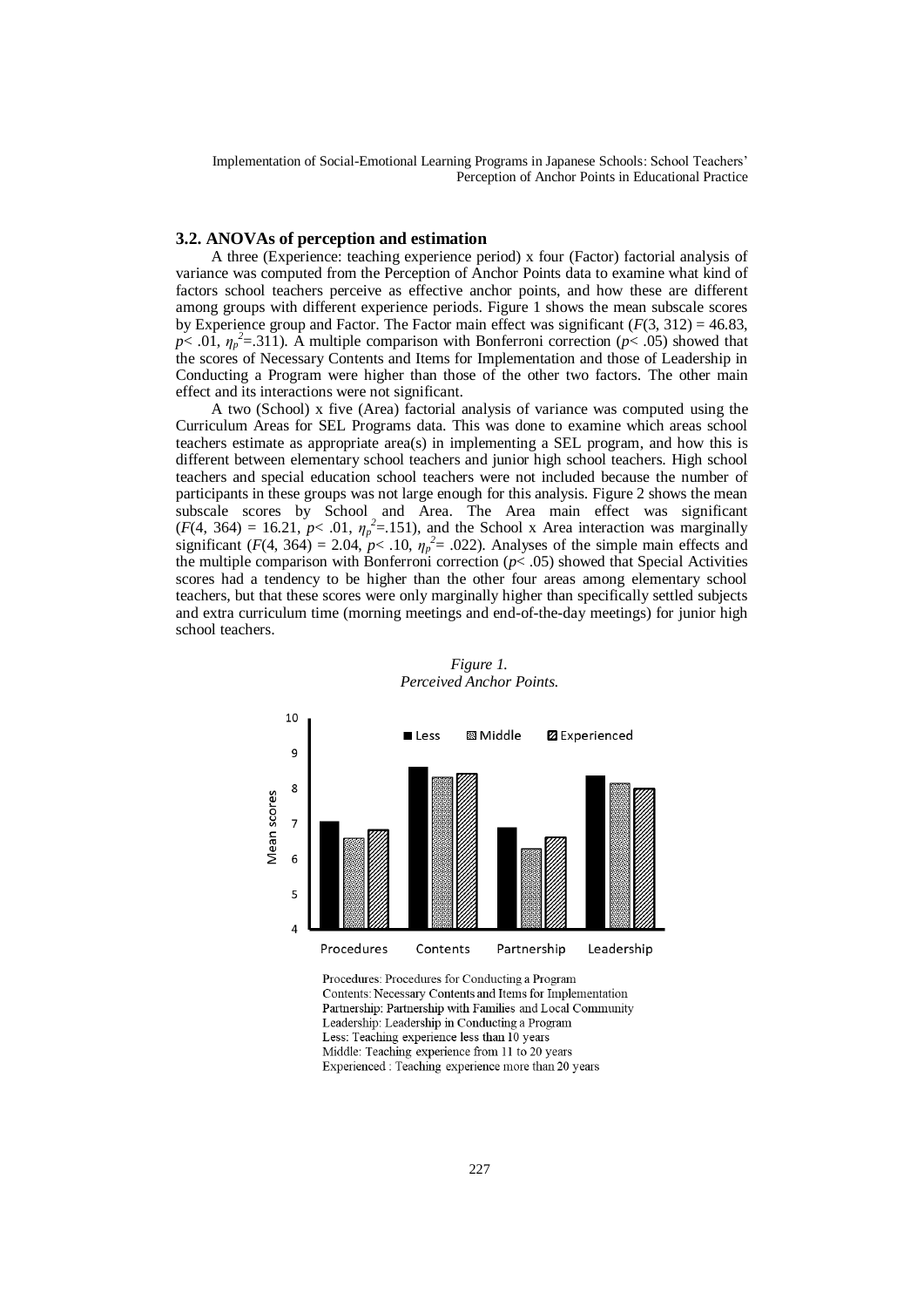A two (School) x five (Aim) factorial analysis of variance was computed for the Aims of SEL Programs. This was to examine which aims school teachers perceive as appropriate in implementing a SEL program, and how this is different between elementary school teachers and junior high school teachers. Again high school and special education school teachers were not included. The main effect for Aim was significant  $(F(4, 364) = 79.31$ ,  $p$ < .01,  $\eta_p^2$  =.452). Figure 3 shows the mean scores by Aim. Multiple comparison with Bonferroni correction  $(p<.05)$  showed that the scores were different from each other except for those between Human Rights Education and Career Education, and between Improving Communication Competence and Interpersonal Relationship Abilities. The other main effect and interactions were not significant.



*Figure 2. Curriculum Areas for SEL.*

Moral: Moral Education Integrated: Integrated Study Class Specific: a specifically settled subject Extra: extra curriculum time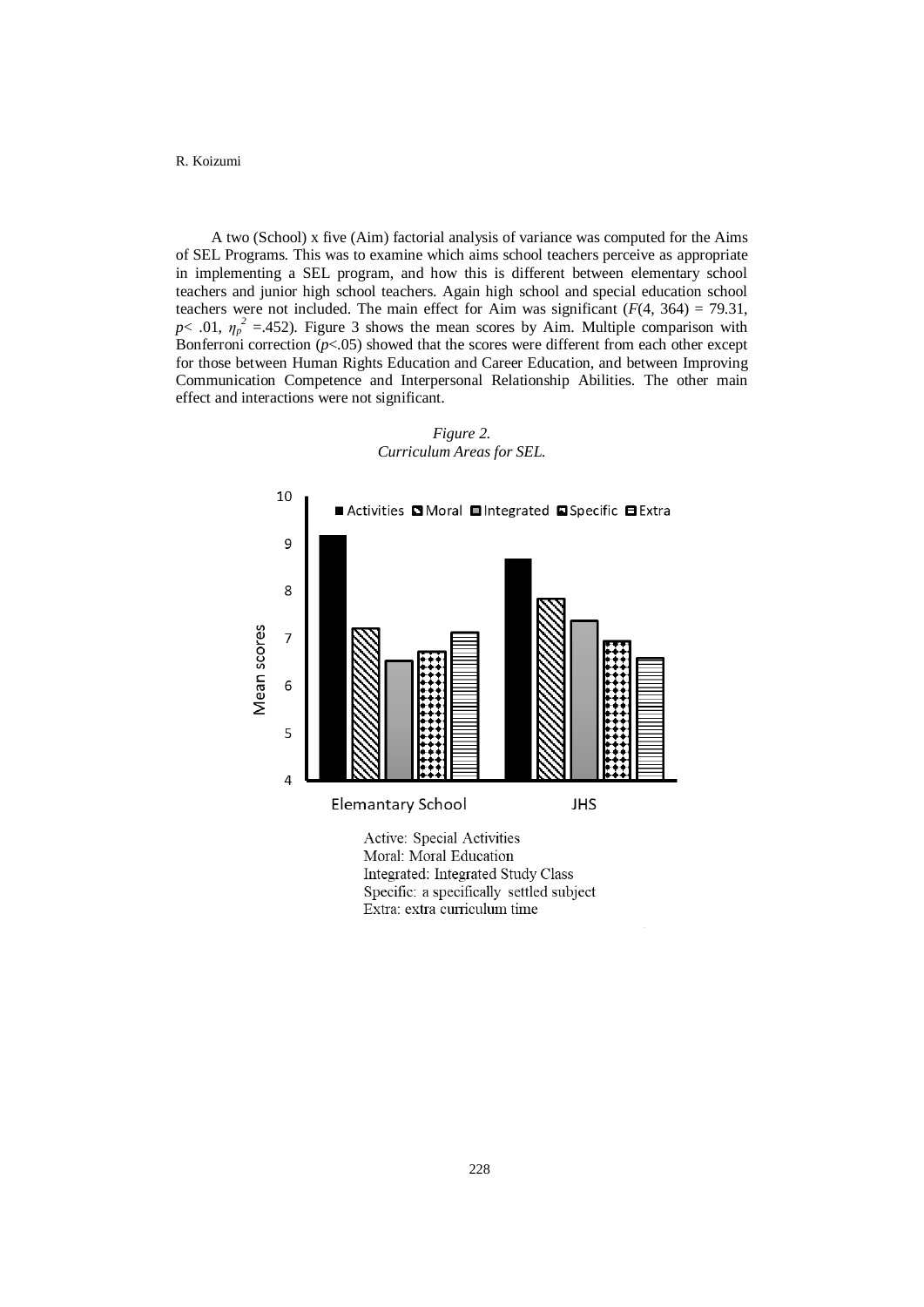

#### **4. DISCUSSION**

The results of the factor analysis indicated that school teachers' perception of the anchor points for SEL program implementation can be roughly categorized into four groups: (1) management (Procedures for Conducting a Program); (2) practicing (Necessary Contents and Items for Implementation); (3) family & local community (Partnership with Families and Local Community); and (4) leadership (Leadership in Conducting a SEL Program). Items concerning school management such as leadership from a board of education, school principal leadership, and curriculum construction were not extracted in any factor. These three items are however included in the 10 proposed anchor points for SEL program implementation in Japanese schools (Koizumi, 2016): introduction procedures (a top-down style or a bottom-up style), school principal leadership, and SEL curriculum construction. That our data shows a different pattern is probably because administrative persons were not included in the participants, and that teachers pay more attention to everyday educational practice in classes and schools.

For successful SEL program implementation some key practices were recommended in previous studies: e.g., SAFE ("sequenced" activities to develop skills, "active" forms of learning, including one or more "focused" components, and "explicit" targeting skills) (Durlak et al., 2011). In the case of "segment-based SEL programming", other facets become additional key issues, such as teaching plans and teaching material (in the Necessary Contents and Items for Implementation factor). These are supplied usually by program inventors or consultative organizations in the case of "structured sequential SEL programming". Schools and teachers need more time to customize teaching plans and prepare teaching materials by themselves in "segment-based SEL programming". Leadership of a chief teacher in curriculum management (Leadership in Conducting a SEL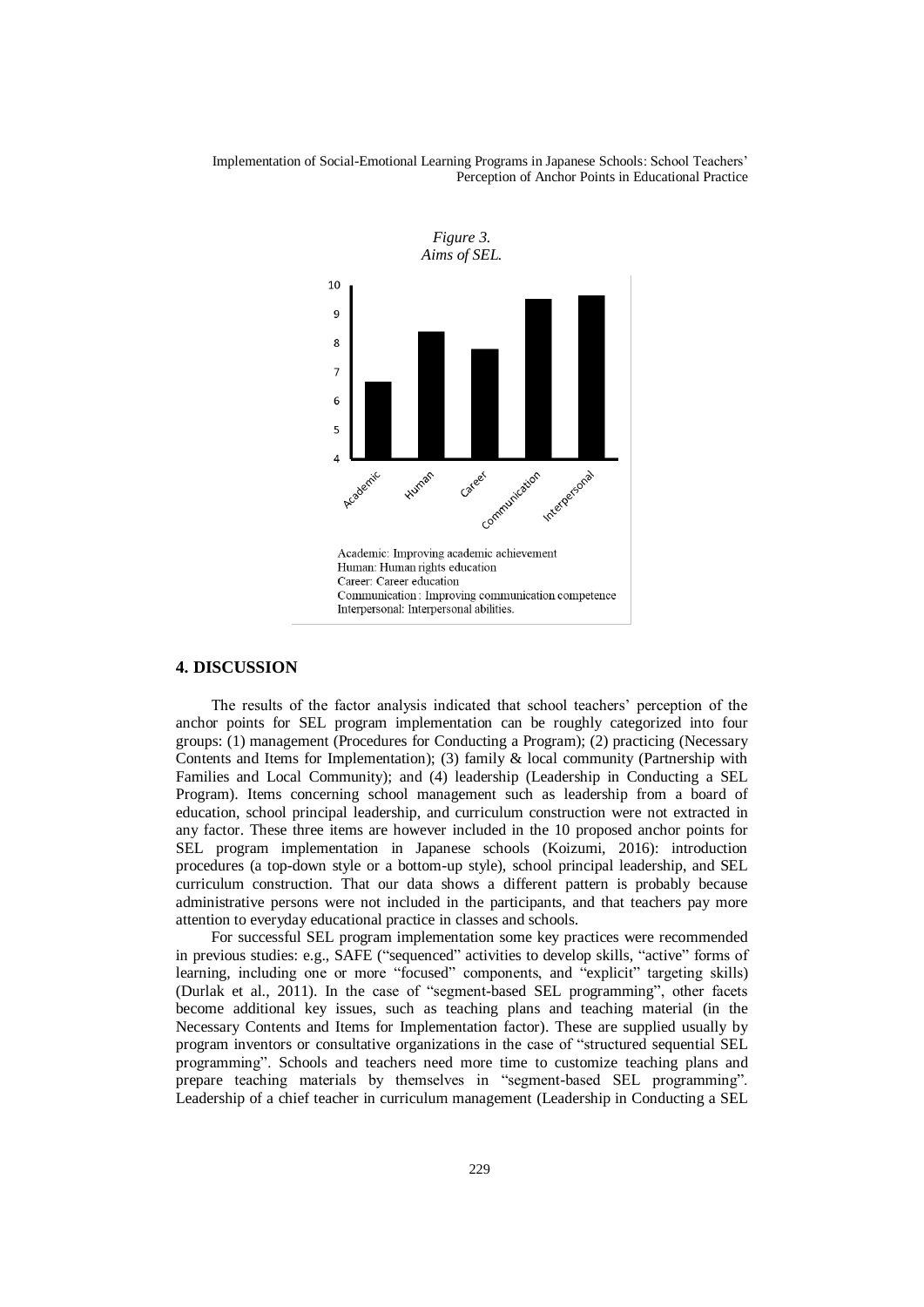Program factor) is also important in "segment-based SEL programming", because the question of how to tailor SEL program segments to the real state of affairs of the school (Weare, 2010), and to merge the SEL program into the current curriculum requires this type of effort.

Among the four factors, (2) practicing and (4) leadership were evaluated more highly than the other two factors  $((1)$  management,  $(3)$  family & local community) as anchor points in the questionnaire. This result may reflect the fact that most participants were classroom teachers and their perceived anchor points are based on their everyday teaching activities. School administrators have to recognize the importance of these four anchor points in implementing and sustaining SEL programs.

The most suitable curriculum area for SEL appeared to be Special Activities, and the aim of SEL was seen to be the improving students' communication competence and interpersonal relationship abilities. This perception is consistent with the MEXT Curriculum Guideline in which Special Activities must involve class meetings, class activities, student council, and school events. These activities and events will not go smoothly without communication skills and the ability to have effective relationships with peers and sometimes students in different grades. However, the guideline does not include SEL-related aims or contents.

Concerning the evaluation of curriculum areas for SEL programs and the aims of the programs, no differences were found between elementary school teachers and junior high school teachers, or among the teacher's groups that had different teaching experiences. Thus, irrespective of the kinds of school or degree of teaching experience, school teachers may have similar perceptions and estimates about SEL program implementation in the present preliminary stage of this program in Japan.

## **5. CONCLUSION**

In the successful implementation and sustainability of SEL programs, the factors of Necessary Contents and Items for Implementation (e.g., teaching plans, teaching material) and Leadership in Conducting a SEL Program (e.g., leadership of a teacher in charge of practical research in the school) play an important role as anchor points from the perspective of teachers in Japanese schools. School teachers estimate that SEL is more properly conducted in the Special Activities area in relation to the present Japanese national curriculum standards, and its main aims are improving communication competence and interpersonal relationship abilities. Administrative persons can promote the implementation and sustainability of SEL programs in schools by focusing on and "planting" effectively the types of anchor points revealed in this study. Just suggesting or proposing to introduce SEL programs is not enough to enhance student adaptation to schools without paying attention to teachers' viewpoints.

## **6. FUTURE RESEARCH DIRECTIONS**

"Segment-based SEL programming" is suitable in the school curricula structure that is strongly controlled by governments, such as in Japan. In this type of programming, schools have a wider range of freedom in conducting SEL programs, and this means that we need not only evidence-based SEL programs themselves but also effective delivery methods. Future research with a larger number of participants should examine each anchor point factor in more detail using multiple regression analyses whose independent variables should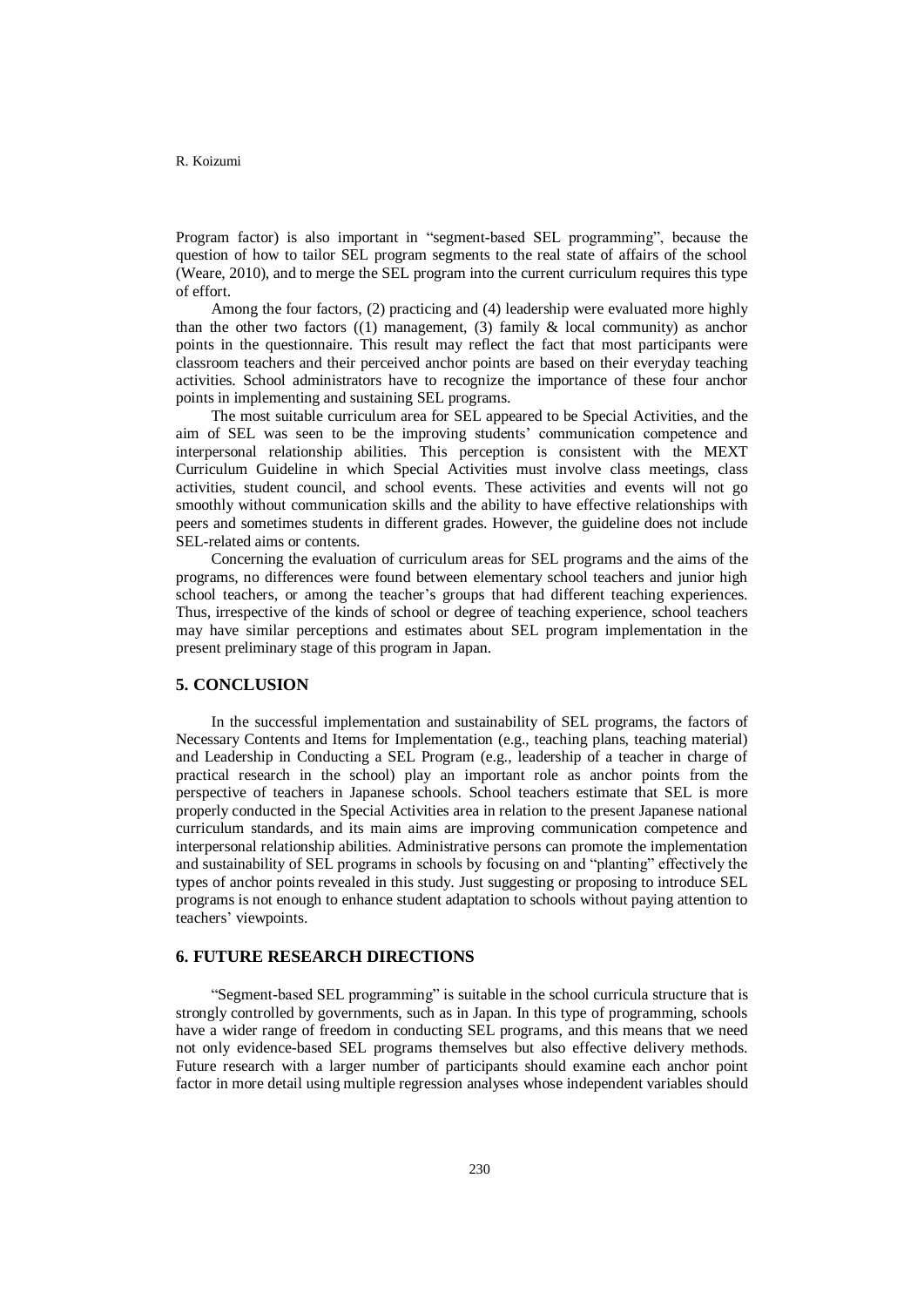be factor, school, aim, teachers' sex and experience period. This would give more elaborated results for actual implementation at each school. Without this kind of effort we cannot provide policy makers with sufficient empirical evidence to ensure that SEL programing will be included in the national curriculum standards in the future.

## **REFERENCES**

- Askell-Williams, H., Dix, K. L., Lawson, M. J., & Slee, P. T. (2013). Quality of implementation of a school mental health initiative and changes over time in students' social and emotional competencies. *School Effectiveness and School Improvement, 24*(3), 357-381.
- Collaborative for Academic, Social, and Emotional Learning. (2012). *2013 CASEL guide: Effective social and emotional learning programs, preschool and elementary school edition*. Chicago, IL: Collaborative for Academic, Social, and Emotional Learning.
- DeCoker, G., & Bjork, C. (2013). *Japanese education in an era of globalization: Culture, politics, and equity.* New York, NY: Teachers College.
- Domitrovich, C.E., Bradshaw, C. P., Poduska, J. M., Hoagwood, K., Buckley, J. A., Olin, S., Romanelli, L. H., Leaf, P. J., Greenberg, M. T., & Lalongo, N.S. (2011). Maximizing the implementation quality of evidence-based preventive interventions in schools. A conceptual framework. *Advances in School Mental Health Promotion, 1*(3), 6–28.
- Durlak, J. A., Weissberg, R. P., Dymnicki, A. B., Taylor, R. D., & Schellinger, K. B. (2011). The impact of enhancing students' social and emotional learning: a meta-analysis of school-based universal interventions. *Child Development, 82*(1), 405-432.
- Kagawa, T., & Koizumi, R. (2015). Effects of the implementation of SEL-8S program on elementary school children's social and emotional competence and academic achievement. *Annual Report of Japanese Association of School Psychologists, 7*, 97-109.
- Koizumi, R. (2000). Anchor points in transitions to a new school environment. *Journal of Primary Prevention, 20*(3), 175-187.
- Koizumi, R. (2011). *Developing children's interpersonal competence (SEL-8S): Implementing and practicing SEL-8S program.* Kyoto: Minervashobo Co.
- Koizumi, R. (2016). Implementation and sustaining of social and emotional learning (SEL) programs in Japan: Application of Anchor Point Planting approach. *The Annual Report of Educational Psychology in Japan, 55*, 203-217.
- Ministry of Education, Culture, Sports, Science and Technology. (2008). *Education Ministry Curriculum Guideline (Kindergarten, Elementary School, Junior High School, High School)*. Tokyo: MEXT.
- Ministry of Education, Culture, Sports, Science and Technology. (2010). *Student Guidance Outline.* Tokyo: MEXT.
- Taylor, R. D., Oberle, E., Durlak, J. A., & Weissberg, R. P. (2017). Promoting positive youth development through school-based social and emotional learning interventions: A meta-analysis of follow-up effects. *Child Development, 88*(4), 1156-1171.
- Weare, K. (2010). Mental health and social and emotional learning: Evidence, principles, tensions, balances. *Advances in School Mental Health Promotion, 3*(1), 5-17.
- Weissberg, R. P., Caplan, M., & Harwood, R. L. (1991). Promoting competent young people in competence-enhancing environments: A systems-based perspective on primary prevention. Special Section: Clinical child psychology: Perspectives on child and adolescent therapy. *Journal of Consulting & Clinical Psychology, 59*(6), 830-841.